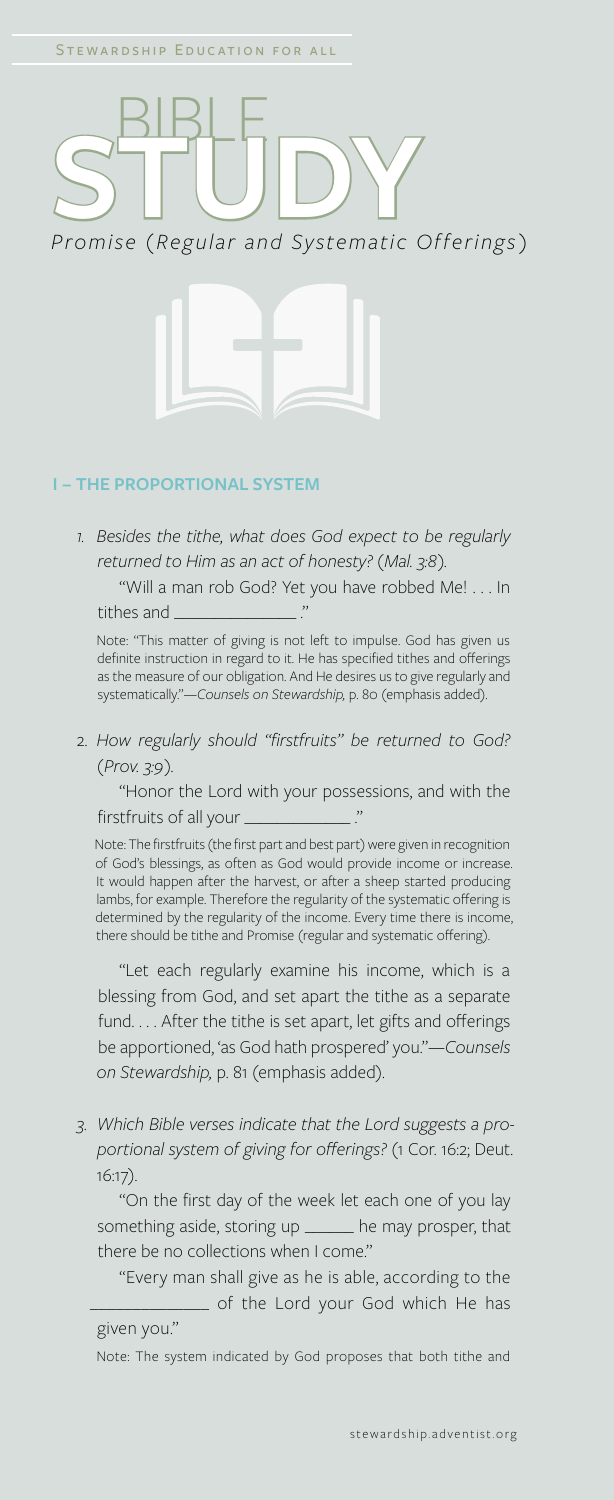offerings should be proportioned to the income. When the proportional system is adopted for offerings, each worshiper will give a specific percentage of their income, rather than a random amount according to their changing impulses. In contrast to the tithe (which is always 10 percent), the worshiper may choose the percentage to be given as a regular and systematic offering (called "Promise"). When this system is adopted, those who prosper more will give more; those who prosper less will give less; while those who do not prosper, who have no income, do not give anything, and even so may be considered faithful.

Regular and systematic offerings (Promise) are the most basic kind of offerings, but special or freewill offerings (for seasonal projects, for instance) may be given in addition to Promise.

"In the Bible system of tithes and offerings the amounts paid by different persons will, of course, vary greatly, since they are proportioned to the income. . . . But it is not the greatness of the gift that makes the offering acceptable to God. . . . Let not the poor feel that their gifts are so small as to be unworthy of notice. Let them give according to their ability, feeling that they are servants of God, and that He will accept their offering."—*Counsels on Stewardship,* p. 73 (emphasis added).

*4. Keeping in mind the proportional system, what is the best motivation for giving? Should we give in order to be blessed, because there is a call or a good project, because we trust the system, or because we have already been blessed?* (2 Cor. 8:12; Prov. 3:9).

"For if there is first a willing mind, it is accepted according to what one \_\_\_\_\_ , and not according to what he does not have."

"Honor the Lord with your possessions, and with the firstfruits of all your  $\equiv$ 

Note: The best motivation for giving Promise (regular and systematic offerings) is not the needs of the church, the suffering of the needy, a feeling, an impulse, or a rational thought. Instead, the best motivation should be the perception that there was a financial blessing, an income or an increase, that was generated by God.

"The followers of Christ should not wait for thrilling missionary appeals to arouse them to action. If spiritually awake, they would hear in the income of every week, whether much or little, the voice of God and of conscience with authority demanding the tithes and offerings due the Lord."—*Testimonies for the Church,* vol. 4, p. 474 (emphasis added).

*5. What proportion or percentage of his goods, did Zacchaeus promise to give to the poor?* (Luke 19:8; *Think about why Zacchaeus did not promise an amount instead of a proportion).*

"Then Zacchaeus stood and said to the Lord, 'Look, Lord, I give \_\_\_\_\_\_\_\_\_\_\_\_\_\_\_ of my goods to the poor; and if I have taken anything from anyone by false accusation, I restore fourfold.'"